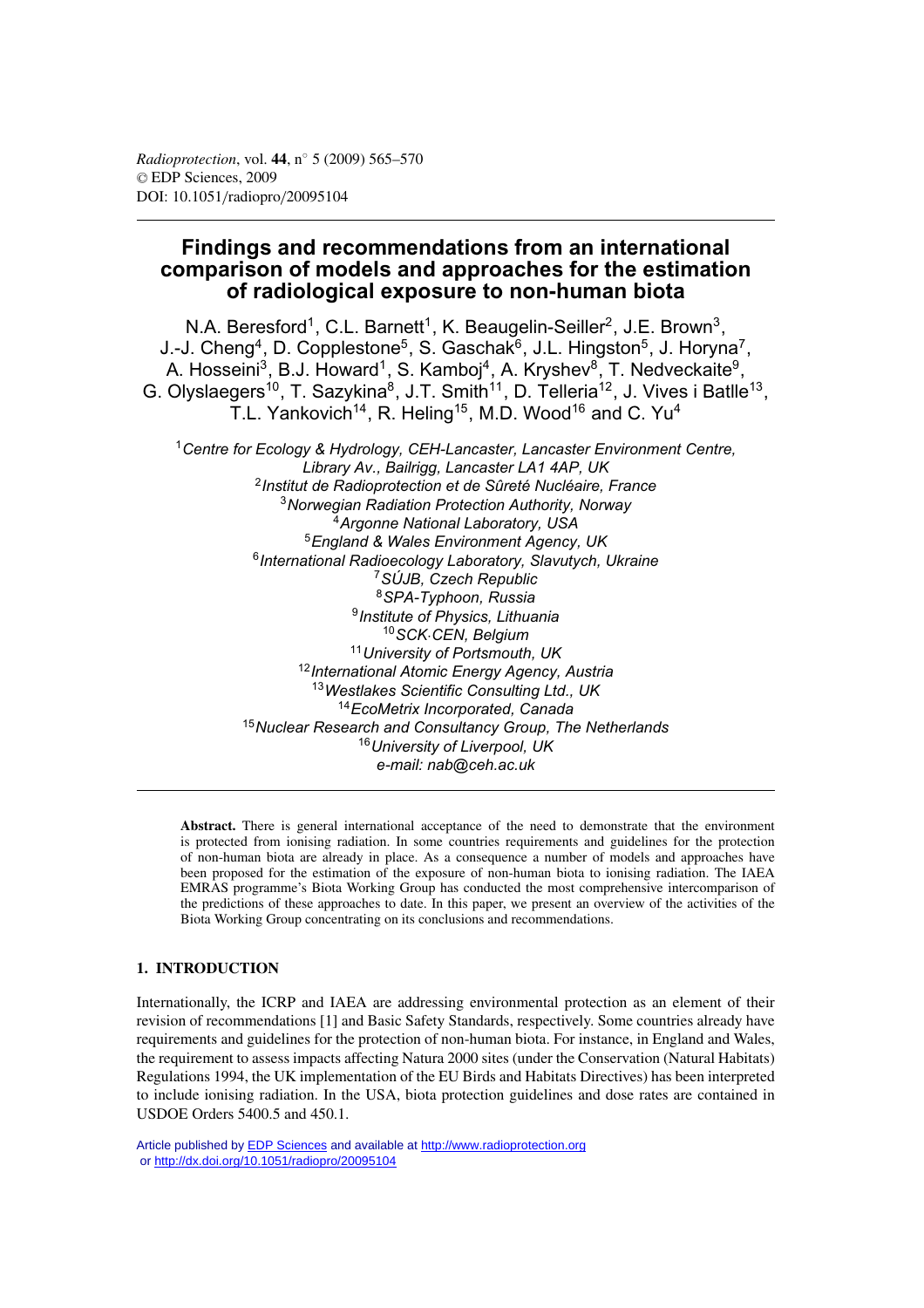### 566 RADIOPROTECTION

In response to these developments, a number of models and approaches have been developed specifically to estimate the exposure of non-human biota to ionising radiations. Some countries (e.g. Canada, Finland, England and Wales, and the USA) are now using these within their national regulatory frameworks for (existing and proposed) nuclear and other sites that may release radioactivity to the environment. Software and/or documentation for some of these approaches are readily available and hence third parties are able to use them when conducting assessments.

The *Biota Working Group* (BWG; http://www-ns.iaea.org/projects/emras/emras-biota-wg.htm) was formed in 2004 by the IAEA as part of the Environmental Modelling for Radiation Safety (EMRAS) programme to address the gap of little validation and comparison of the different models and approaches. The primary objective of the BWG, was: '*to improve Member State's capabilities for protection of the environment by comparing and validating models being used, or developed, for biota dose assessment (that may be used) as part of regulatory process of licensing and compliance monitoring of authorised releases of radionuclides*'.

In total, 15 models and approaches have been applied to one or more of the exercises conducted by the BWG. The models/approaches applied encompass those being developed, and in some instances, used in a regulatory context, in Belgium, Canada, France, Lithuania, Russia, the UK and the USA, as well as the outputs of recent EC EURATOM programmes. The participating models included those available to any interested user (RESRAD-BIOTA, the ERICA Tool, England and Wales Environment Agency R&D 128 and FASSET(see http://www.ceh.ac.uk/protect/ pages/env protect radio.html for links to documentation and/or software for these approaches)) and in-house models being used/developed by various BWG participants (see IAEA [2] for a description of all participating models). Group members included modellers, regulators, industry and researchers.

In this paper, we concentrate on the main conclusions and recommendations arising from consideration of the BWGs activities; an overview of the early phases of the BWGs work can be found elsewhere [3].

## **2. INTERCOMPARISON EXERCISES**

The BWG has conducted four intercomparison exercises to enable an evaluation of the basic components of the models:

- Dose conversion coefficients (DCCs) participants were asked to estimate the unweighted absorbed dose rates for both internal and external exposure assuming an activity concentration of 1 Bq kg<sup>-1</sup> in the organism or surrounding media, respectively. A selection of freshwater and terrestrial geometries proposed by the ICRP [4] for their Reference Animal and Plants (RAPs) were used for the exercises. Estimates were made for seven radionuclides  $(^3H, ^{14}C, ^{60}Co, ^{90}Sr, ^{137}Cs, ^{238}U$  and  $^{241}Am)$  chosen to cover a range of energies and radiation types. The results of this exercise are described fully by Vives i Batlle et al. [5].
- Transfer participants were required to estimate the whole-body activity concentration, of eighteen radionuclides, in seven terrestrial organisms (grass/herb, shrub, earthworm, herbivorous mammal, carnivorous mammal, rodent, bird egg) and twelve freshwater organisms (phytoplankton, zooplankton, macrophyte, benthic mollusc, small benthic crustacean, large benthic crustacean, pelagic fish, benthic fish, fish egg, amphibian, duck and mammal) assuming an activity concentration of 1 Bq per unit (kg, L or  $m<sup>3</sup>$ ) of media (soil, water or air, respectively). The results of this exercise are evaluated in Beresford et al. [6].

Subsequently, two model-data comparisons (or scenario applications) were conducted (see IAEA [2] for details):

• Perch Lake – located on the AECL Chalk River Laboratories site (Ontario), Perch Lake has received chronic, low-level inputs of a number of radionuclides since the 1950s. Participants were supplied with <sup>90</sup>Sr, <sup>3</sup>H, <sup>60</sup>Co and <sup>137</sup>Cs activity concentrations in water and sediments for selected years to allow the comparison of predictions of whole-body activity concentrations in a range of biota,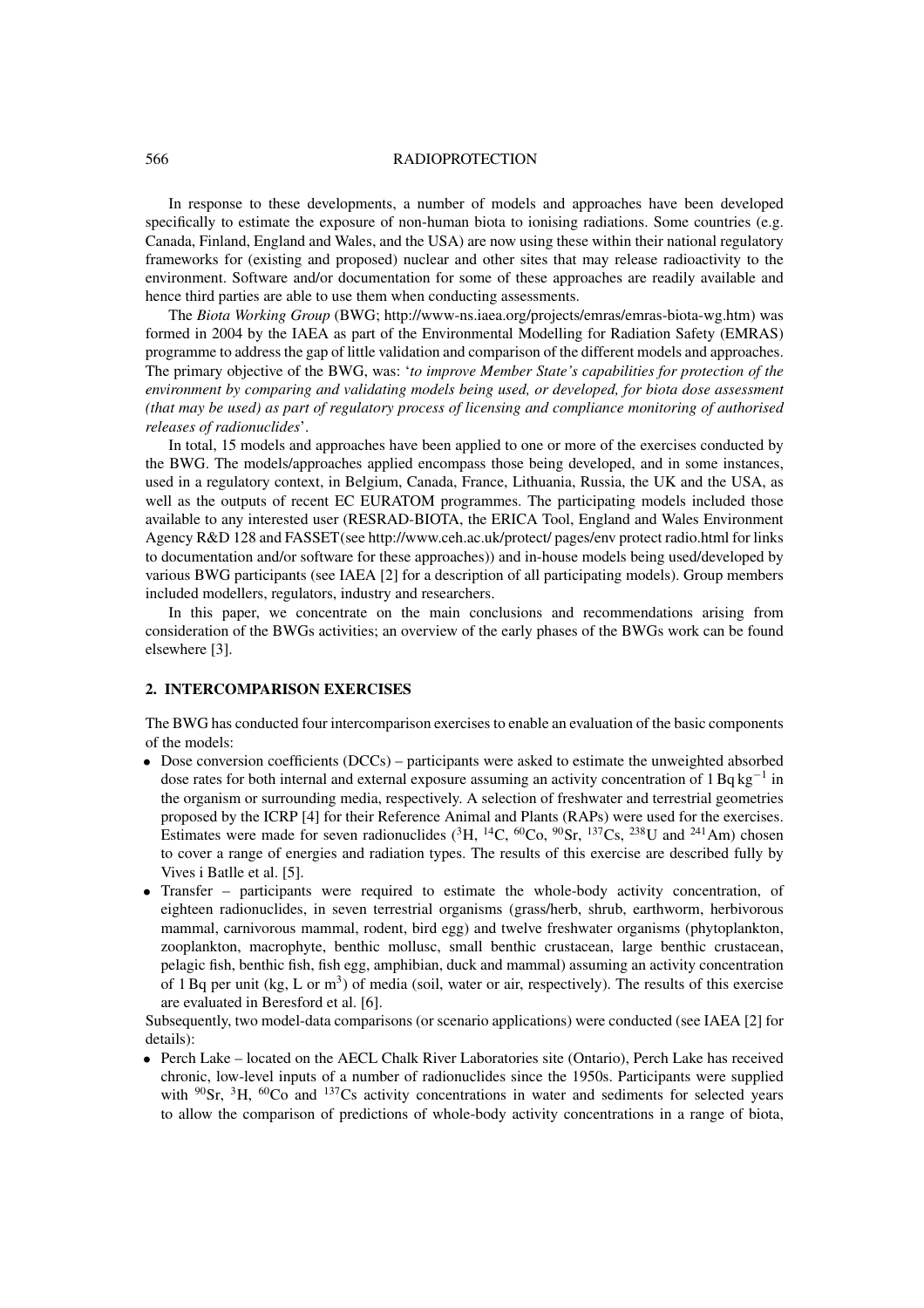#### ECORAD 2008 567

including different fish species, aquatic mammals, plants, aquatic reptiles, amphibians and a range of invertebrate species. Unweighted internal and external absorbed dose rates were also estimated.

Chernobyl exclusion zone – participants were provided with soil activity concentrations ( $90$ Sr,  $137$ Cs, <sup>241</sup>Am and Pu-isotopes) and requested to make predictions of whole-body activity concentrations, and internal and external unweighted absorbed dose rates. Results were compared to available data for a range of biota types including: graminaceous vegetation; invertebrates; birds; a wide range of mammal species (from small rodents to deer and carnivorous species) and amphibians. Results from thermoluminescent dosimeters attached to small mammals were also available allowing a comparison with predicted external gamma dose rates.

## **3. CONCLUSIONS**

### **3.1 Dosimetry and transfer components of the models**

The exercise to compare predicted unweighted whole-body absorbed dose rates for a selection of the proposed ICRP RAP geometries demonstrated that all the 11 participating approaches generally estimated comparable internal dose rates even though different assumptions were made. The notable exception was as a consequence of different daughter products being included (e.g. one approach included 234U in the estimation of the DCC for 238U). Variation was greater for the estimation of external dose rates, most notably for  $\alpha$ - and  $\beta$ -emitters (e.g. from <sup>3</sup>H, plutonium and some naturally occurring radionuclides). However, it is generally accepted that external exposure of biota by such emitters is of little radiological significance due to the low range of  $\alpha$ - and  $\beta$ -emitters in matter.

The comparison of predicted activity concentrations in a range of freshwater and terrestrial biota by eight of the participating models, assuming 1 Bq per unit media, demonstrated considerably more variability than the comparison of unweighted dose estimates. For many radionuclide-reference organism combinations, variability in predictions covered three or more orders of magnitude. Predictions were often most variable for poorly studied organisms, such as fish egg, bird egg, duck, amphibian and aquatic mammals. Some of the more extreme variability could be explained by the use of 'guidance' methodology to provide values by a number of approaches in the absence of data. However, in some approaches, the guidance methodology is intended to be conservative and in most instances, it resulted in comparatively high (and hence conservative) predictions.

### **3.2 Scenario applications**

The two scenario applications allowed model predictions to be compared to measured whole-body activity concentration data for a range of freshwater and terrestrial biota. Whilst some predictions deviated by more than three orders of magnitude from the available data, the majority of the models predicted activity concentrations in most organism types to within an order of magnitude. The understanding of the different models gained in the early phases of the work greatly aided interpretation of poor predictions and variability between the models.

The scenarios allowed comparison of the predictions of simple concentration ratio (CR) based approaches with more complex food-chain models under equilibrium conditions. Overall, the two approaches compared favourably. In the case of Perch Lake, three of the models which take into account water chemistry better predicted the transfer of <sup>90</sup>Sr to fish (Figure 1). However, it is possible that some of the CR-based approaches are erroneously parameterised such that they predict soft tissue and not whole-body activity concentrations.

The variability between the participating models in estimated dose rates could largely be explained by that in predicted whole-body activity concentrations. For the Chernobyl scenario, there was, surprisingly, less variability observed in the estimated total dose rates (typically less than an order of magnitude) than may have been anticipated from observed variation in predicted activity concentrations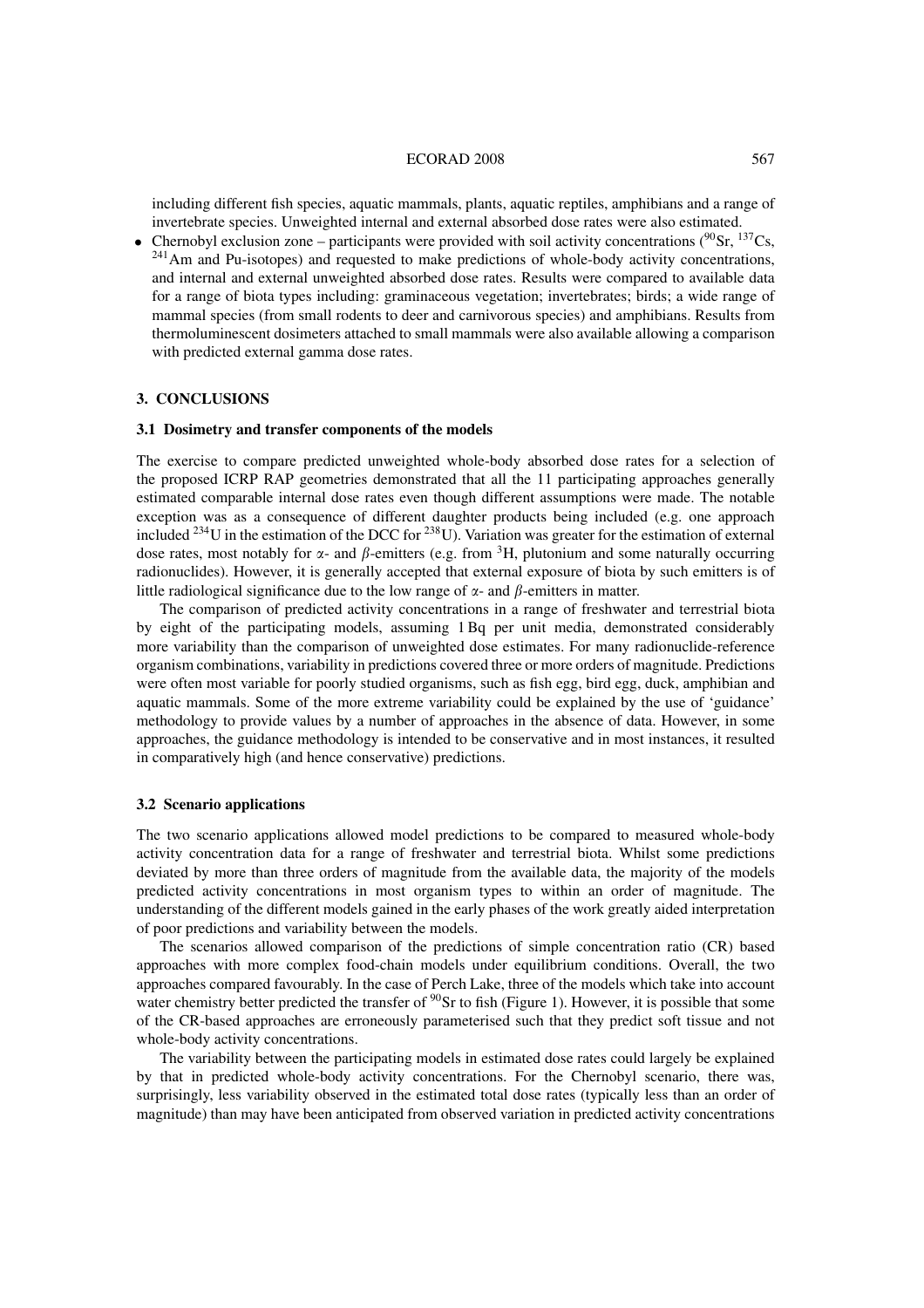### 568 RADIOPROTECTION

(typically at least three orders of magnitude)<sup>1</sup>. This was the consequence of some models underestimating for one radionuclide whilst over-predicting for another for the same organism and hence balancing out the overall prediction of dose. Total dose rate alone is, therefore, a poor output to compare in such model inter-comparisons.

For the Chernobyl scenario, predicted external dose rates generally contributed little to the overall total dose rate. Therefore, differences in assumptions with regard to occupancy contribute little to the overall variation in estimated dose rates. However, assumptions with regard to diet, and CR values used to predict the activity concentration in dietary components, were responsible for variation observed between those participating models which use food chain approaches rather than simple biota-media CR values.



**Freshwater Fishes**

**Figure 1.** Comparison of modelled-to-measured 90Sr concentrations for freshwater fish in Perch Lake. Dashed and dotted horizontal lines represent minimum and maximum measured values in the lake for a given type of fish species; error bars represent the standard error in predicted values for a given fish species by a given model. Note predictions by AECL, ECOMOD and D-Max were estimated taking water Ca concentration into account.

## **4. RECOMMENDATIONS**

The need for a system to protect the environment from ionising radiation is now generally recognised and environmental protection is referred to in the draft revision of IAEA Basic Safety Standards and

<sup>1</sup> Total dose rate was not evaluated for the Perch Lake scenario.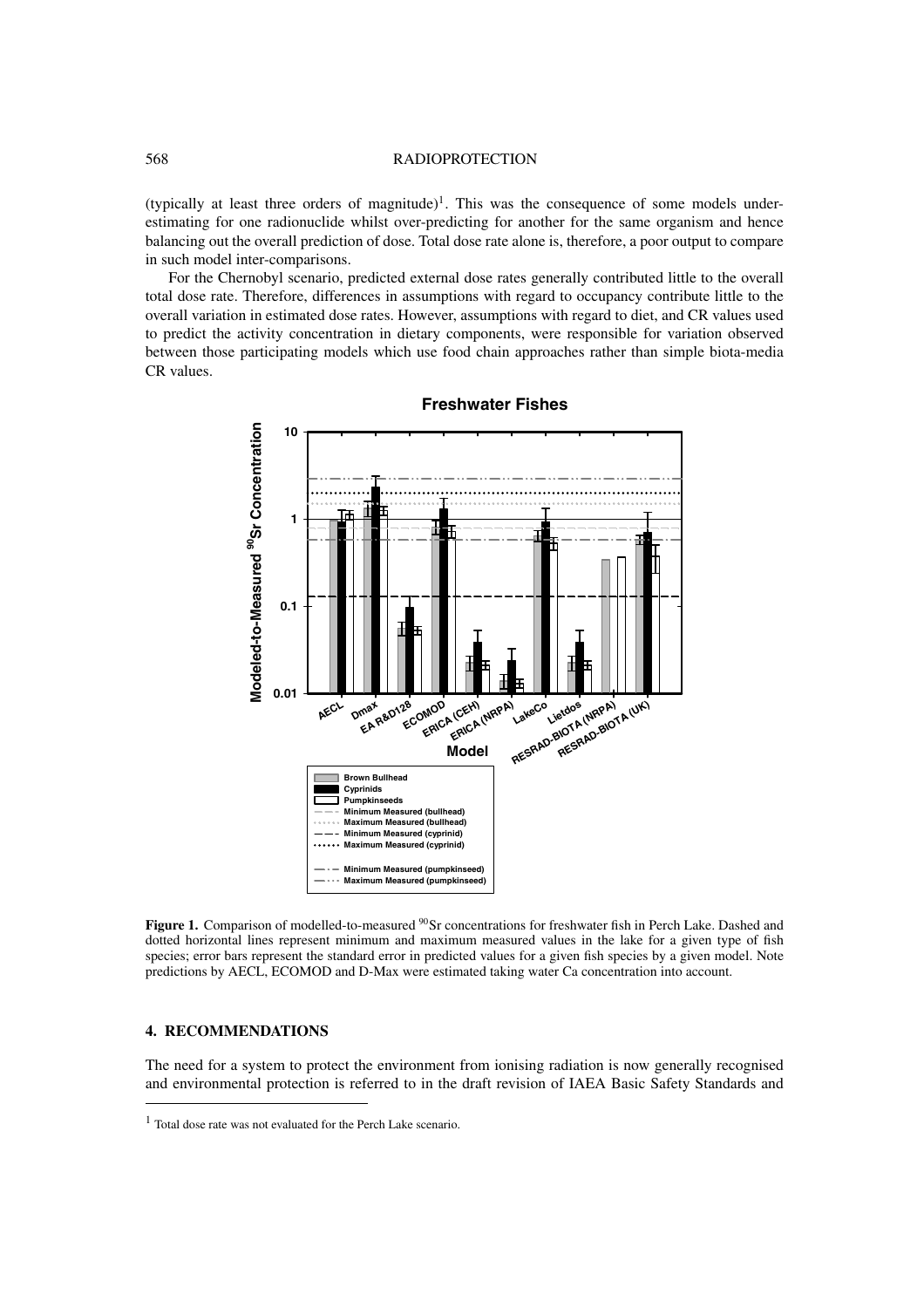### ECORAD 2008 569

new recommendations of the ICRP [1]. However, many aspects including the discussion of protection goals, agreement of benchmark values and parameterisation of models applied in the work described here are still under development.

An aim of the BWG was to improve the models used by Members States. The collaborative exercises led to the sharing of parameters and re-parameterisation by some of the participating models. However, the model-model inter-comparisons and the scenario applications only compared a limited number of radionuclides. Additionally, whilst the scenarios considered sites for which extensive databases were available, these may not, especially Chernobyl, be typical of situations needing to be assessed within regulatory frameworks.

In the near future, there are a number of international developments which will have an impact on the field of radiological protection: (i) The ICRP will deliver its framework for assessing environmental protection; (ii) The UNSCEAR will report on its review of effects data; (iii) The EC EURATOM project PROTECT will make recommendations on protection goals and numeric benchmark values (see http://www.ceh.ac.uk/protect).

These developments are all likely to impact upon any future activities of the BWG, which will continue, in some form, within the follow-up programme to EMRAS. Bearing these developments in mind, and to aid the IAEA in the development of future guidance on the radiological assessment of biota, a suggested future direction for the activities of the BWG is outlined below.

### **4.1 Transfer parameters**

The work of the BWG has clearly demonstrated that the largest contribution to variability between model predictions, and comparison with available data, is the parameterisation of the models transfer components. Other studies are in agreement with this conclusion [7, 8]. There is a clear need to better share knowledge on the transfer of radionuclides to biota and to provide authoritative collations of those data which are available. It is suggested that a document for biota which is equivalent to the IAEA handbook on transfer parameters for human food chains [9] should be produced.

## **4.2 ICRP framework**

Outputs of the ICRP should clearly be considered by the BWG and if possible the ICRP outputs should be evaluated in any future scenario applications and model intercomparisons.

## **4.3 Future scenarios**

Future scenarios should focus on situations which regulators/industry are having to consider (e.g. waste repositories, assessments for new power stations, sites contaminated by TeNORM). Such scenarios would enable the comparison of the available approaches within a regulatory context, and evaluation of the various tiers of assessment (from screening level through to detailed assessment) which the more comprehensive approaches contain. Consideration should also be given to involving more 'informed users' within the BWG rather than a predominance of model developers.

#### **4.4 Radiation effects data**

The models used by the BWG predict dose rates to biota, but there is also a need to define benchmark dose rates for use within assessments and be able to determine the potential consequences of predicted dose rates. A large amount of data on the effects of ionising radiation on biota has recently been collated into the FREDERICA database (see www.frederica-online.org). This compilation can be used to aid decision-making on the potential impact of predicted exposures to ionising radiation. However, the effects data available in the FREDERICA database cover only a proportion of the available scientific